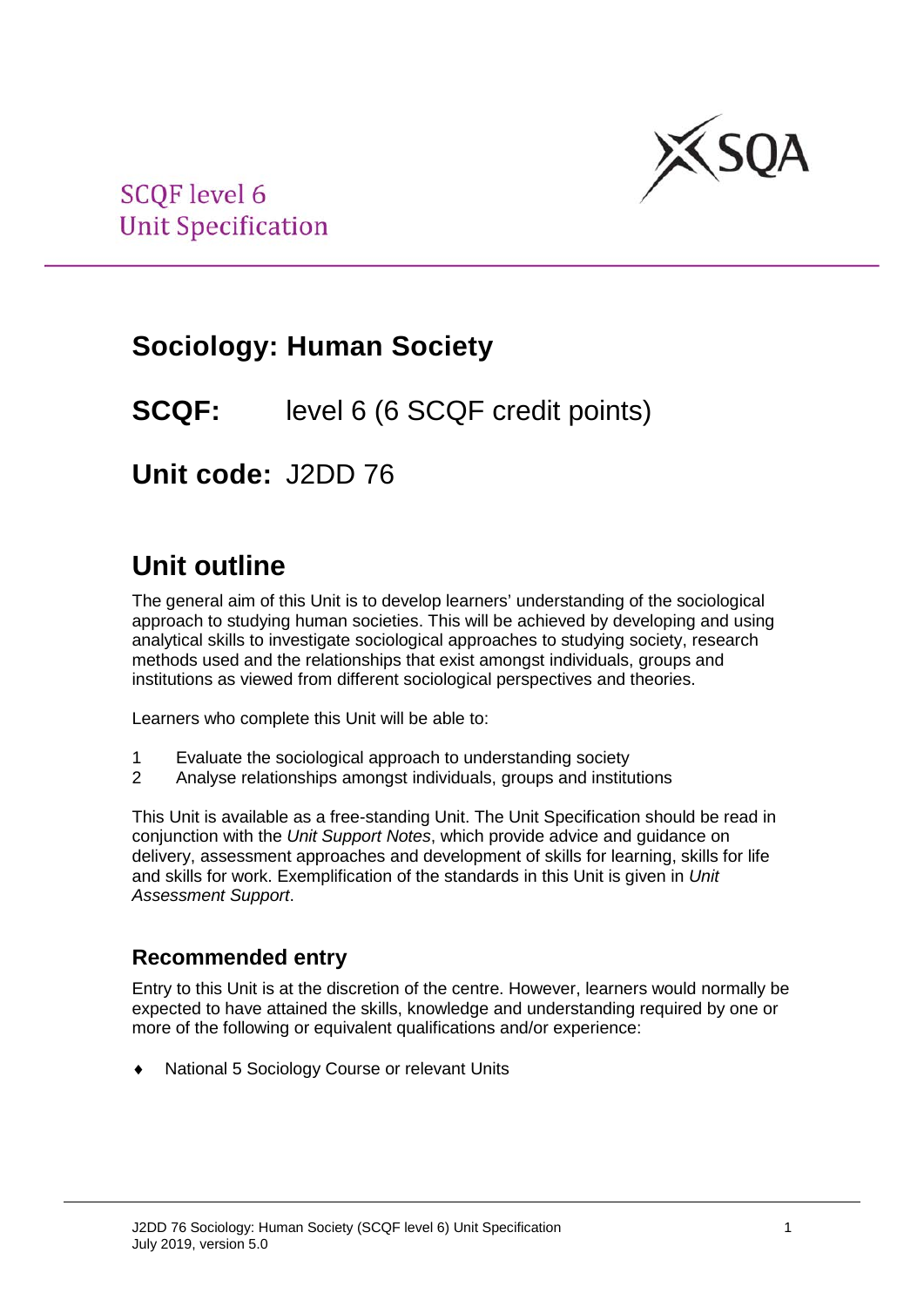### **Equality and inclusion**

This Unit Specification has been designed to ensure that there are no unnecessary barriers to learning or assessment. The individual needs of learners should be taken into account when planning learning experiences, selecting assessment methods or considering alternative evidence. For further information, please refer to the *Unit Support Notes.*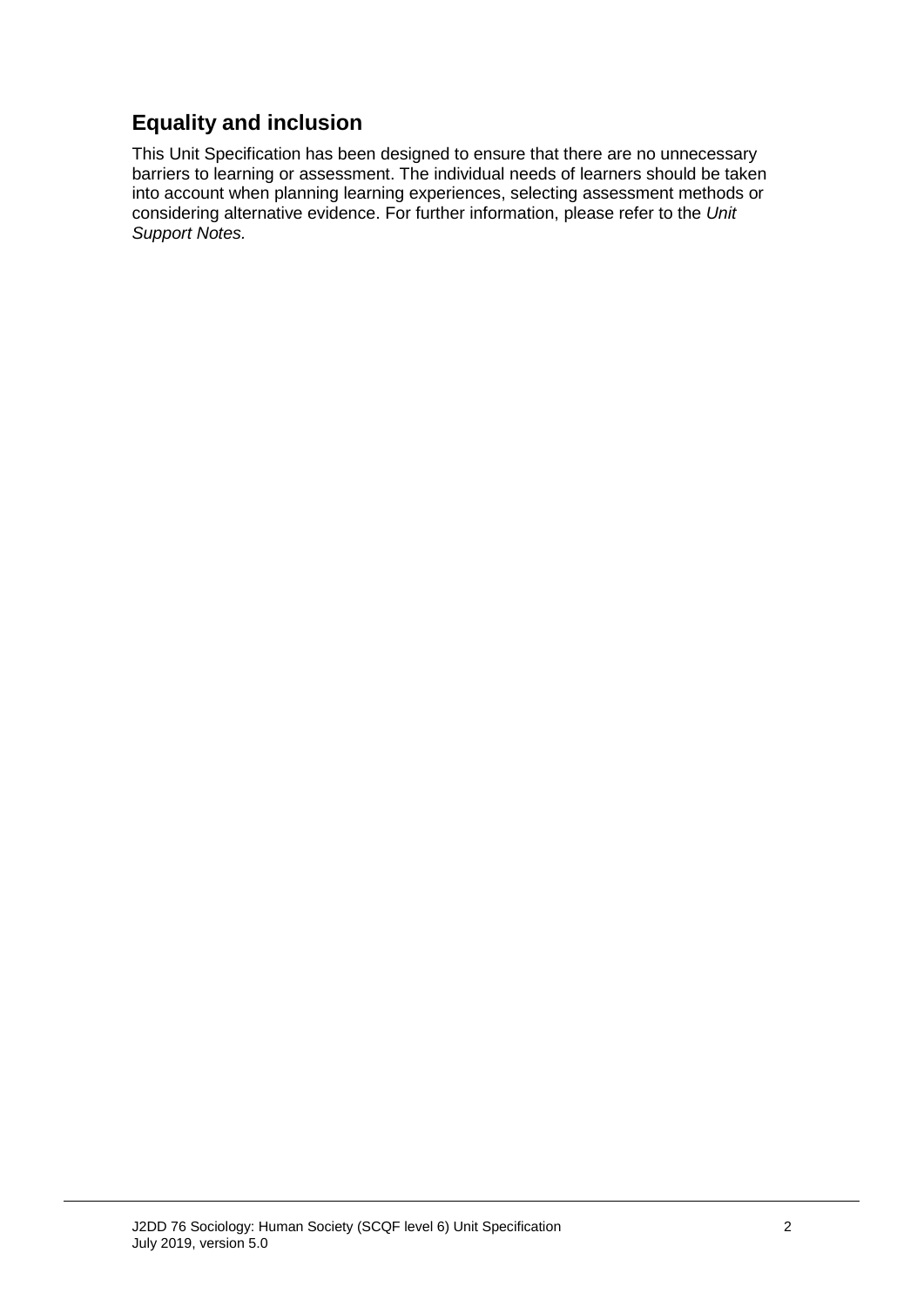# **Standards**

### **Outcomes and assessment standards**

### **Outcome 1**

The learner will:

#### **1 Evaluate the sociological approach to understanding society by:**

- 1.1 Explaining what is meant by common-sense and sociological approaches to the study of human societies, giving examples of each
- 1.2 Evaluating one research method that tends to generate quantitative data
- 1.3 Evaluating one research method that tends to generate qualitative data

### **Outcome 2**

The learner will:

#### **2 Analyse relationships amongst individuals, groups and institutions by:**

- 2.1 Explaining features, strengths and weaknesses of structural and action theories
- 2.2 Analyse similarities and differences between sociological theories
- 2.3 Applying and justifying choice of a research method to a research scenario

## **Evidence Requirements for the Unit**

Assessors should use their professional judgement, subject knowledge and experience, and understanding of their learners, to determine the most appropriate ways to generate evidence and the conditions and contexts in which they are used.

The justification of the research method must include reference to structural or action perspective.

Exemplification of assessment is provided in *Unit Assessment Support*. Advice and guidance on possible approaches to assessment is provided in the *Unit Support Notes.*

### **Assessment standard thresholds**

If a candidate successfully meets the requirements of the specified number of Assessment Standards they will be judged to have passed the Unit overall and no further re-assessment will be required.

The specific requirements for this Unit is as follows:

♦ Candidates do not need to be re-assessed for Assessment Standard 2.3 1 if they do not meet the requirements.

It should be noted that there will still be the requirement for candidates to be given the opportunity to meet all Assessment Standards. The above threshold has been put in place to reduce the volume of re-assessment where that is required.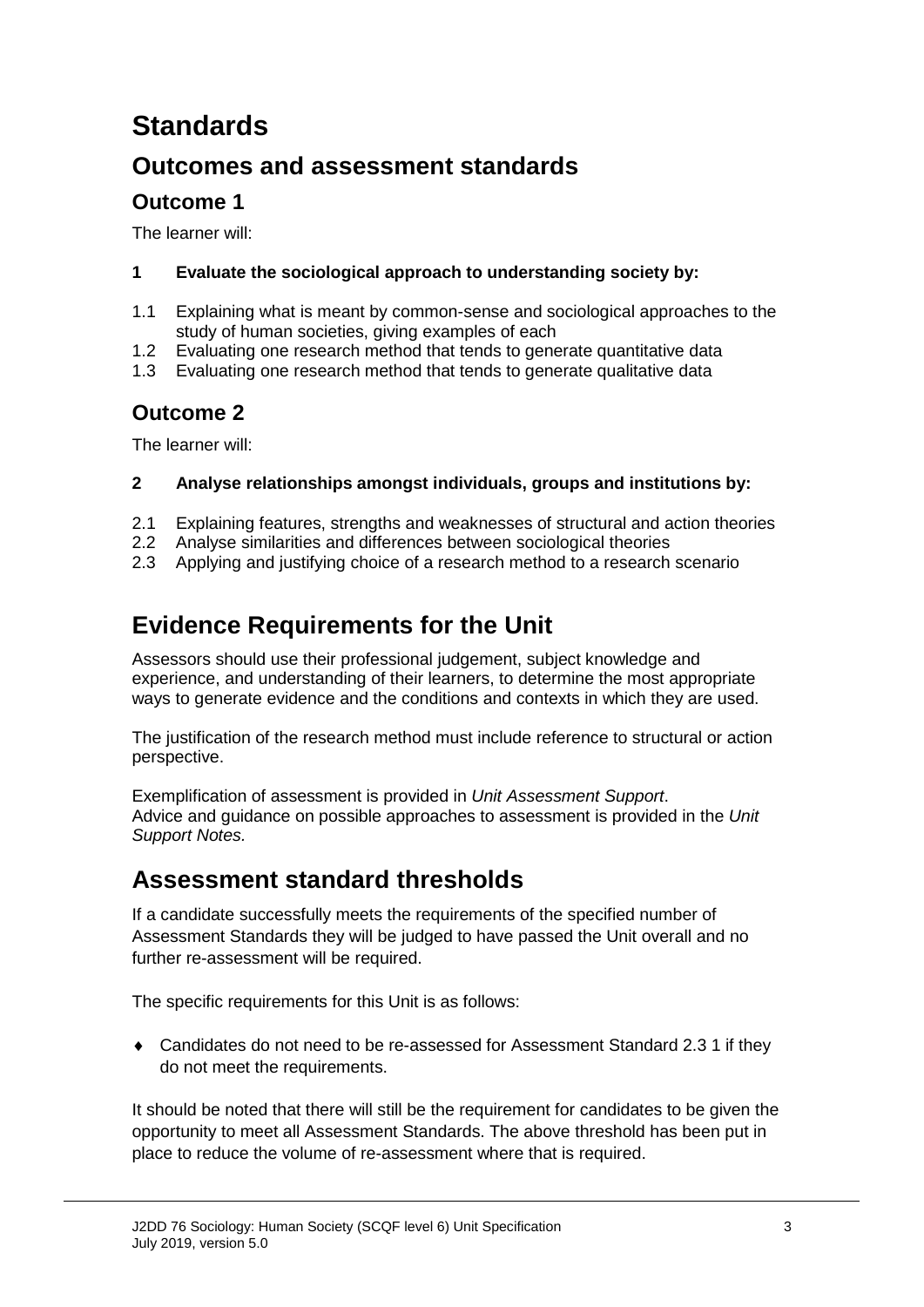# **Development of skills for learning, skills for life and skills for work**

It is expected that learners will develop broad, generic skills through this Unit. The skills that learners will be expected to improve on and develop through the Unit are based on SQA's *Skills Framework: Skills for Learning, Skills for Life and Skills for Work* and are drawn from the main skills areas listed below. These must be built into the Unit where there are appropriate opportunities.

#### **1 Literacy**

- 1.1 Reading<br>1.2 Writing
- 1.2 Writing<br>1.3 Listenin
- Listening and talking

#### **4 Employability, enterprise and citizenship**

4.6 Citizenship

#### **5 Thinking skills**

- 5.3 Applying<br>5.4 Analysing
- 5.4 Analysing and evaluating

Amplification of these is given in SQA's *Skills Framework: Skills for Learning, Skills for Life and Skills for Work.* The level of these skills should be at the same SCQF level as the Unit and be consistent with the SCQF level descriptor. Further information on building in skills for learning, skills for life and skills for work is given in the *Unit Support Notes.*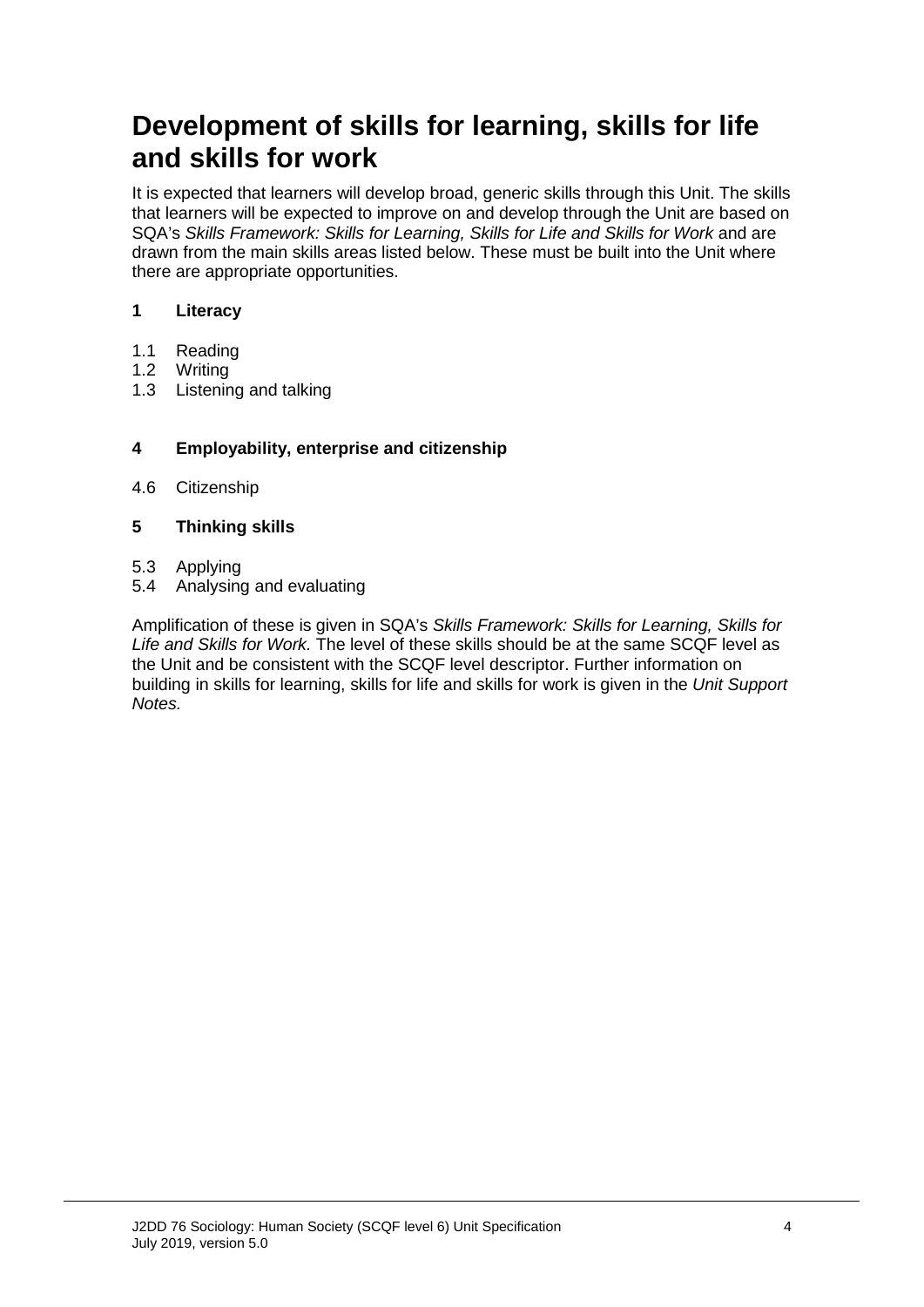# **Appendix: Unit support notes**

### **Introduction**

These support notes are not mandatory. They provide advice and guidance on approaches to delivering and assessing this Unit. They are intended for teachers and lecturers who are delivering this Unit. They should be read in conjunction with:

- ♦ the *Unit Specification*
- ♦ the *Unit Assessment Support packs*

## **Developing skills, knowledge and understanding**

Teachers and lecturers are free to select the skills, knowledge, understanding and contexts which are most appropriate for delivery in their centres.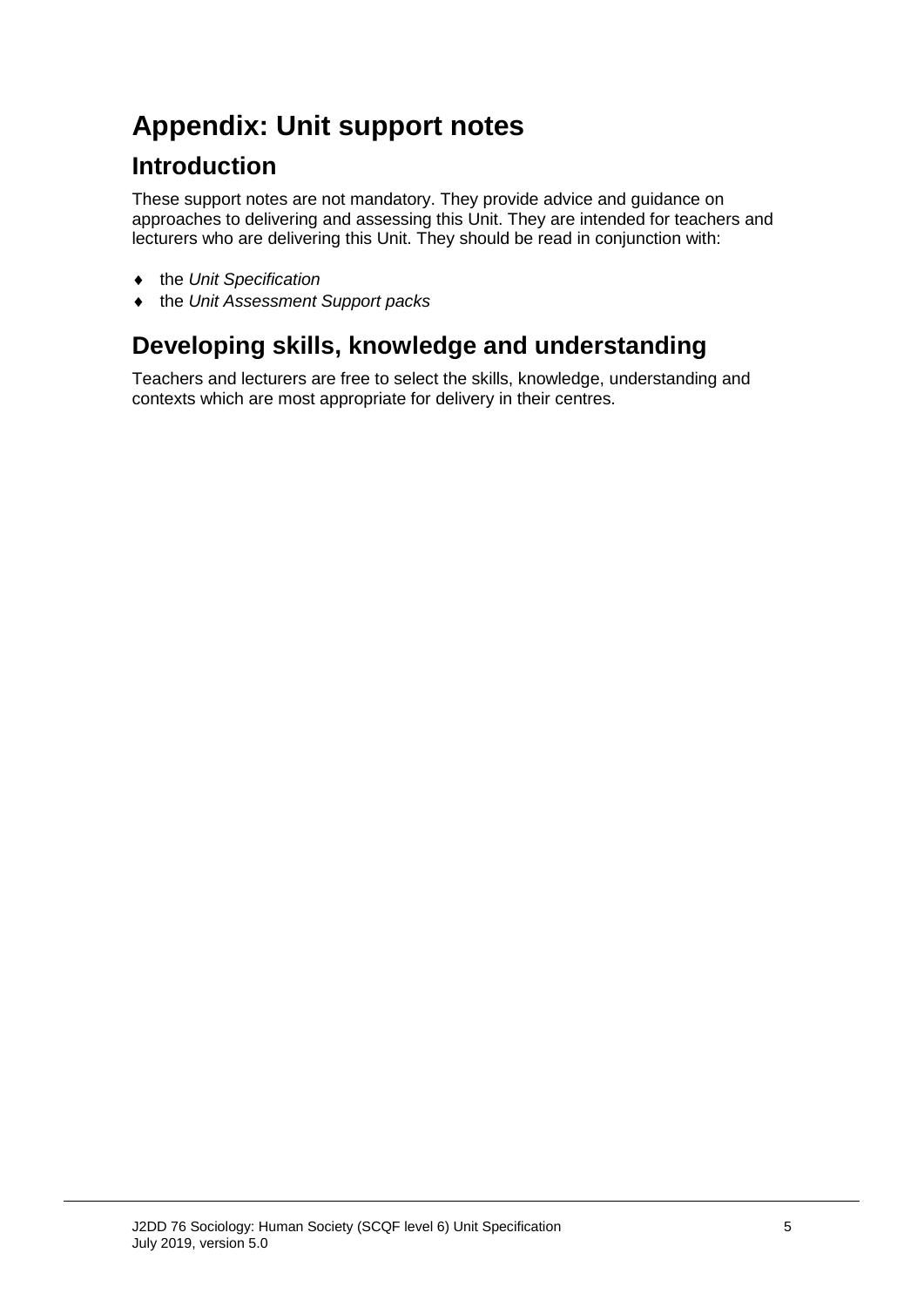# **Approaches to learning, teaching and assessment**

#### **Overarching guidance**

There are a wide variety of learning and teaching approaches which can be used to deliver this Unit. The Unit Support Notes provide advice and guidance and some examples of approaches that could be used. At all times, teachers/lecturers should provide opportunities for personalisation and choice to ensure that learning is relevant and motivating. Learning should where possible be relevant to the learners' domestic and everyday life, their overall learning programme and/or work and leisure. Although challenging preconceived ideas about the nature of society is at the heart of this Unit, sensitivity must be exercised when dealing with opinions and beliefs.

#### **Sequencing and timing**

This Unit consists of two Outcomes which can be delivered and assessed in a variety of ways. Outcome 1 lays the foundation for the Unit and the study of sociology as a discipline, and so may be the best place to start. Alternatively a holistic approach may be taken by combining evaluation of research methods with analysis of sociological perspectives and theories.

#### **Possible approaches to learning and teaching**

A rich and supportive learning environment should be provided to enable a learner to achieve the best they can. This could include approaches which include:

- ♦ development of critical thinking skills
- ♦ asking learners to explain or show their thinking
- ♦ collaborative and independent learning
- ♦ discussion around new concepts and how they can be applied
- ♦ using technology where appropriate
- ♦ learners planning and/or participating in real-life activities involving sociological research methods

#### **Examples of learning and teaching contexts**

To evaluate the sociological approach to understanding society teachers/lecturers can exemplify common sense and sociological approaches using examples such as unemployment/poverty. Using a common sense approach, unemployment and poverty could be seen as inevitable or due to individual faults; though a sociological approach could look at national and international economic policies and the relative power of those who take decisions which result in increased unemployment and poverty for others.

It may be useful to use a grid such as: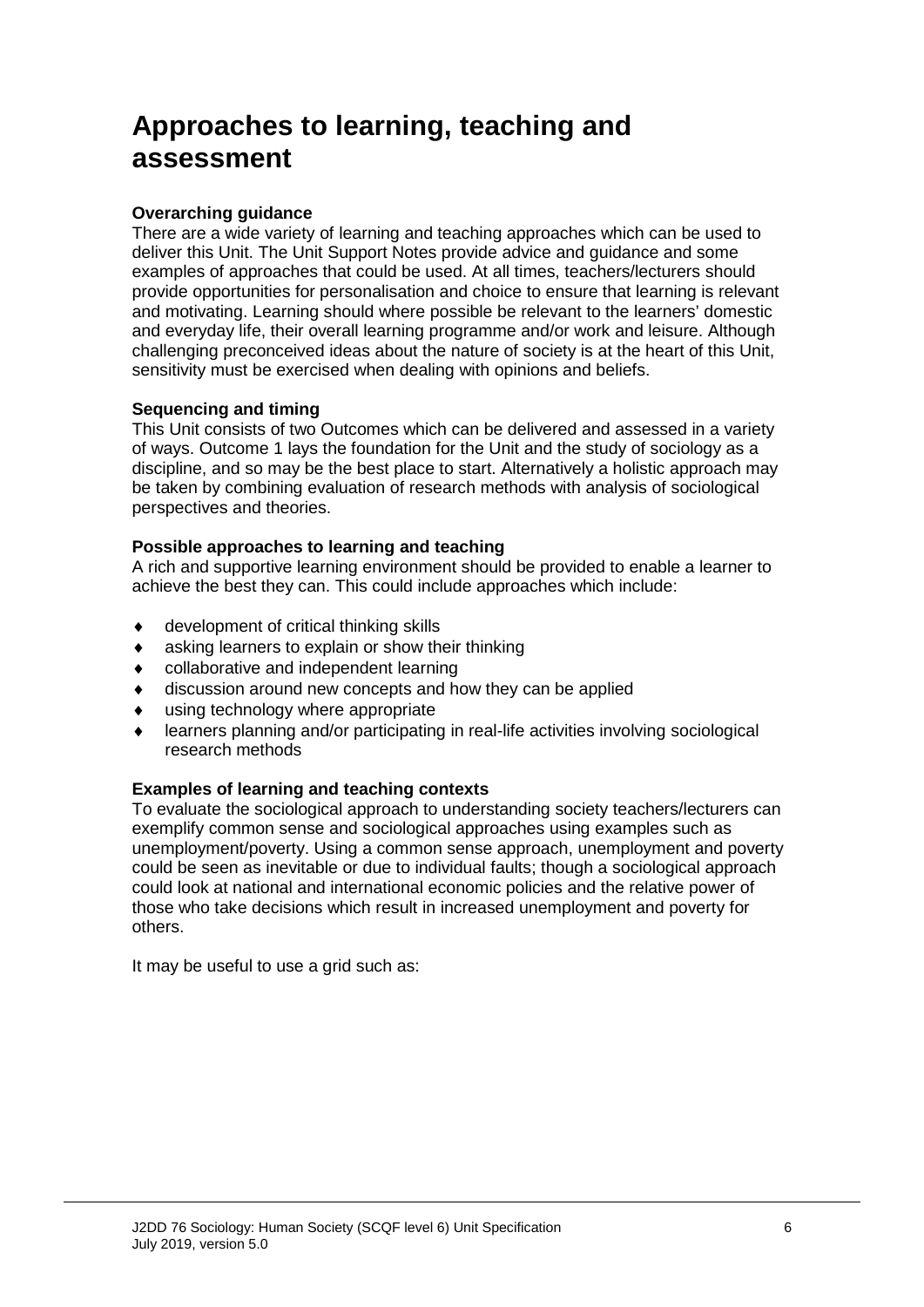|                        | <b>Sociology</b>                                                    | <b>Common sense</b>                           |                               |
|------------------------|---------------------------------------------------------------------|-----------------------------------------------|-------------------------------|
| <b>Characteristics</b> |                                                                     | <b>Individualistic</b>                        | <b>Naturalistic</b>           |
| Based on               | Theory, evidence,<br>research                                       | Personal<br>experience,<br>anecdotes, opinion | Beliefs,<br>traditional views |
| Key features           | Power, agency,<br>relationships,<br>attempts to be<br>objective     | Self, subjective                              | 'factual'                     |
| Example: poverty       | Economic<br>structure, power<br>relationships,<br>societal function | Lazy, lack of<br>personal<br>responsibility   | Poor are always<br>with us    |

Research methods are crucial to an understanding of the sociological approach and should be considered as part of the examination of the nature of society.

The quantitative methods could be regarded individually and by looking at the commonality of empirical research. It is not necessary to explore positivism per se but this could be done here. Although surveys can often be viewed as synonymous with postal questionnaires (such as the British Crime Survey) and structured interviews, they can be distinct and form a separate method, particularly when the subjects do not need to respond.

Qualitative methods are varied and there are many examples. Documentaries could be viewed and the various ways of conducting unstructured interviews and focus groups could also be used.

Experiential learning by conducting mock research could be utilised. Actual examples of research which has already taken place could be used and these can be used to explore ethics of research and the criteria of reliability, validity, time, cost, ease, sample size, depth, breadth or nature of enquiry. The research process could be examined here, highlighting the role of theory, hypothesis, operationalisation (including the four sub-stages of operationalisation, which are: choosing a method; defining concepts; setting measurements; selecting a sample), fieldwork and processing of results.

To analyse the relationship of individuals, groups, institutions and societies from different sociological perspectives and theories teachers/lecturers can introduce learners to different strands in sociology, including perspectives and theories. The following diagram illustrates the relationship between perspectives and theories that may be used in sociology at this level.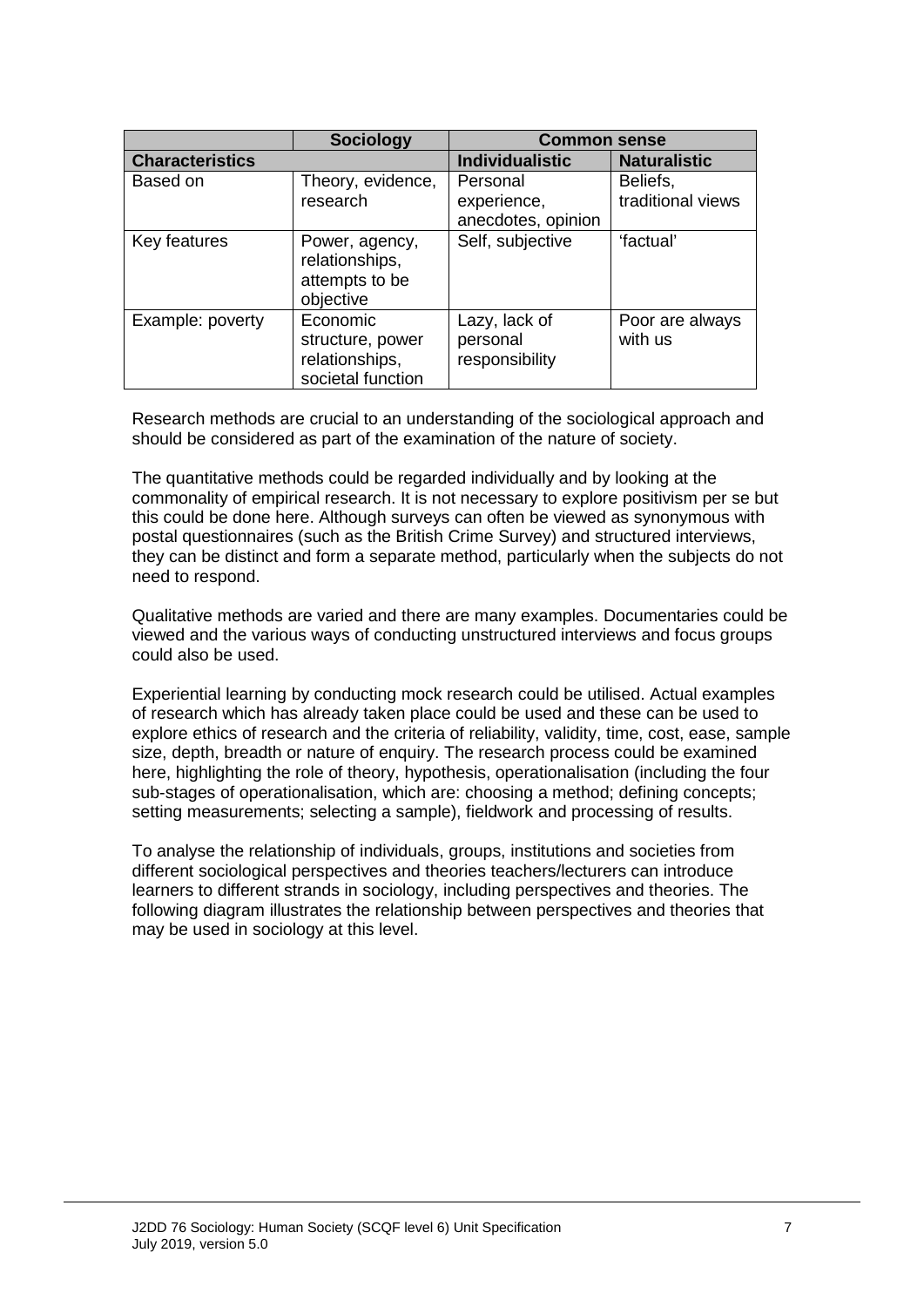

There is scope in this Unit to vary learning and teaching approaches and to exercise personalisation and choice. Assessment methods may also take a variety of formats but the evidence must clearly show that the assessment standards have been met.

#### **Possible approaches to assessment and generating evidence of progress**

Evidence of progress can be gathered throughout the Unit. Learners may write up a report on mock research conducted. Co-operative learning groups could offer opportunities for shared evaluation of examples of research studies. Learners should always be clear about what they are trying to learn and what is expected of them. Regular feedback about the quality of work is an important factor in making progress towards Unit Assessment. Structured tasks could be used to enable self-assessment and peer-assessment.

#### **Combining assessment within Units**

Assessment could be combined in this Unit by holistically assessing all the Outcomes of the Unit in a single assessment. When assessment within the Unit is holistic, teachers and lecturers should take particular care to track the evidence for each individual Outcome.